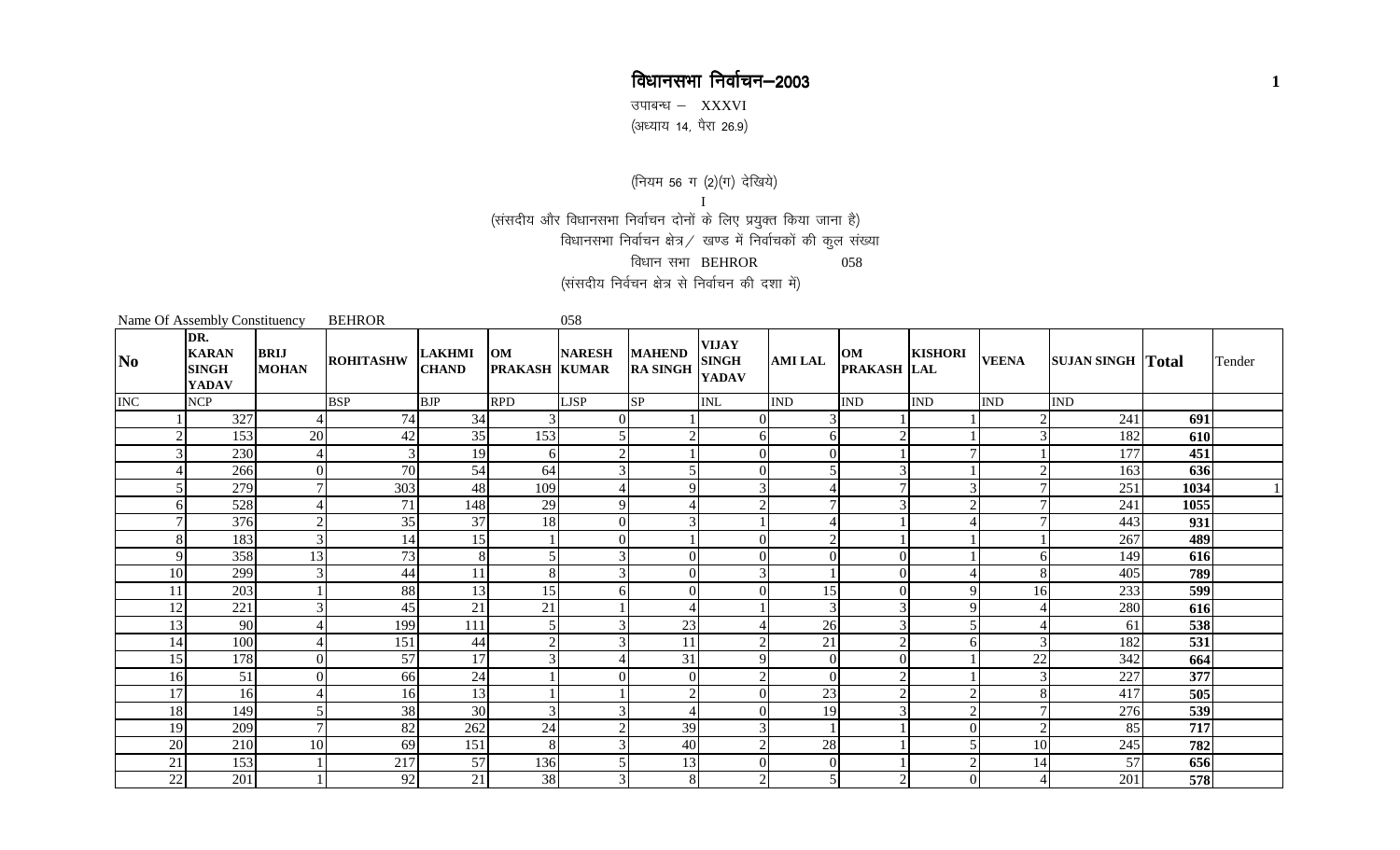| N <sub>0</sub>  | DR.<br><b>KARAN</b><br><b>SINGH</b><br><b>YADAV</b> | <b>BRIJ</b><br><b>MOHAN</b> | <b>ROHITASHW</b> | <b>LAKHMI</b><br><b>CHAND</b> | OM<br><b>PRAKASH KUMAR</b> | <b>NARESH</b>       | <b>MAHEND</b><br><b>RA SINGH</b> | VIJAY<br><b>SINGH</b><br><b>YADAV</b> | <b>AMILAL</b>                    | OM<br>PRAKASH LAL        | <b>KISHORI</b>           | <b>VEENA</b>   | <b>SUJAN SINGH Total</b> |      | Tender         |
|-----------------|-----------------------------------------------------|-----------------------------|------------------|-------------------------------|----------------------------|---------------------|----------------------------------|---------------------------------------|----------------------------------|--------------------------|--------------------------|----------------|--------------------------|------|----------------|
| <b>INC</b>      | <b>NCP</b>                                          |                             | <b>BSP</b>       | <b>BJP</b>                    | <b>RPD</b>                 | <b>LJSP</b>         | <b>SP</b>                        | <b>INL</b>                            | <b>IND</b>                       | <b>IND</b>               | <b>IND</b>               | <b>IND</b>     | <b>IND</b>               |      |                |
| 23              | 51                                                  |                             | 16               | 24                            | 6                          | $\overline{2}$      | $\overline{c}$                   | 01                                    | $\overline{2}$                   |                          | $\mathfrak{S}$           | 6              | 420                      | 536  |                |
| 24              | 300                                                 | $\tau$                      | 64               | 21                            | 3                          | $\overline{3}$      | 9                                |                                       | 9                                |                          | $\overline{\mathcal{E}}$ | $\overline{2}$ | 143                      | 566  |                |
| 25              | 163                                                 | 2                           | 72               | 93                            | 10                         | $\overline{1}$      | 3                                | $\overline{0}$                        | $\overline{2}$                   | $\overline{2}$           | 3                        | 19             | 39                       | 409  |                |
| 26              | 273                                                 | $\overline{7}$              | 212              | 52                            | 3                          | 111                 | 11                               |                                       | 7 <sup>1</sup>                   | $\overline{4}$           |                          | 14             | 197                      | 893  |                |
| 27              | 276                                                 | $\overline{4}$              | 33               | 76                            | 10                         |                     | $\overline{2}$                   |                                       | $\Omega$                         | $\overline{0}$           |                          | 14             | 341                      | 762  |                |
| 28              | 101                                                 | $\overline{2}$              | 28               | $\overline{17}$               | $\overline{2}$             | $\mathbf{1}$        | 64                               |                                       |                                  | $\mathbf{0}$             |                          | 28             | 348                      | 594  |                |
| 29              | 158                                                 | 9                           | 154              | 150                           | 9                          | $\overline{3}$      | 0                                | 6                                     | 6                                | 5 <sub>l</sub>           |                          | $\overline{0}$ | 9                        | 511  |                |
| 30              | 132                                                 | 6                           | 84               | 48                            | 6                          | 5 <sub>l</sub>      | 19                               | 2                                     | $\Omega$                         | $\overline{3}$           |                          | $\overline{9}$ | 288                      | 604  |                |
| 31              | 251                                                 | 4                           | 71               | 36                            | $\mathfrak{S}$             | $\mathbf{1}$        | 9                                | $\overline{2}$                        |                                  |                          |                          | $\overline{3}$ | 145                      | 534  |                |
| $\overline{32}$ | 176                                                 | 2                           | 25               | 62                            | 14                         | 6                   | 15                               |                                       | 14                               | $\overline{0}$           | 0                        | $\overline{3}$ | 288                      | 606  |                |
| 33              | 320                                                 | 3                           | 82               | 80                            | 18                         | 1                   |                                  | 2                                     | 4                                | $\overline{0}$           | 0                        | $\overline{3}$ | 86                       | 600  |                |
| 34              | 143                                                 | 11                          | 93               | 65                            | 3                          | $\overline{2}$      | $\Omega$                         | $\Omega$                              | $\mathbf{5}$                     | $\overline{2}$           |                          | 9              | 462                      | 796  |                |
| 35              | 254                                                 | 21                          | 111              | 70                            | $\overline{4}$             | 21                  | 18                               | $\Omega$                              | 5 <sub>l</sub>                   |                          | 3                        | 6              | 219                      | 733  |                |
| 36              | 435                                                 | 5                           | 129              | 23                            | 10                         | 4                   | 18                               | 11                                    | $\overline{3}$                   | $\overline{2}$           | 6                        | $\overline{0}$ | 150                      | 796  |                |
| 37              | 352                                                 | $\,8\,$                     | 134              | 81                            | 60                         | 5 <sub>l</sub>      | 17                               | 6                                     | 19                               | $\overline{5}$           | 6                        | 12             | 259                      | 964  |                |
| 38              | 64                                                  | $\overline{4}$              | 199              | 189                           | 12                         | $\overline{3}$      | 3                                | 0                                     | 5                                | 4                        | 12                       | 6              | 138                      | 639  |                |
| 39              | 64                                                  | 6                           | 162              | 207                           | 16                         | -1                  | 0                                | 0                                     |                                  | 4                        | 3                        |                | 65                       | 530  |                |
| 40              | 157                                                 | 21                          | 243              | 110                           | 3                          | 6                   | $\Omega$                         |                                       | $\Omega$                         |                          | 6                        |                | 56                       | 605  |                |
| 41              | 262                                                 | 5                           | 113              | $8\phantom{.}$                | $\overline{2}$             | $\overline{2}$      | 9                                | 5                                     | 20                               | $\overline{5}$           | $\mathcal{F}$            | $\overline{0}$ | 110                      | 546  |                |
| 42              | 112                                                 | 3                           | 191              | 87                            | 12                         | $\mathbf{1}$        |                                  | 2                                     | $\overline{3}$                   |                          | 3                        | 35             | 76                       | 527  |                |
| 43              | 57                                                  |                             | 225              | 115                           | $\overline{4}$             | -1                  | 0                                |                                       | $\Omega$                         |                          | C                        | 10             | 107                      | 524  |                |
| 44              | 299                                                 | 14                          | 58               | 197                           | 3                          | $\mathbf{1}$        | 6                                | 3                                     | $\overline{0}$                   | $\overline{\mathcal{A}}$ | 3                        | 10             | 178                      | 776  |                |
| 45              | 311                                                 | 5                           | 57               | 30                            | 40                         |                     | 3                                |                                       | $\mathfrak{S}$                   | $\overline{0}$           |                          | $\overline{2}$ | 119                      | 578  |                |
| 46              | 263                                                 | 8                           | 122              | 33                            | 68                         | 5                   | 5                                | $\overline{2}$                        | 13                               | $\overline{2}$           | 21                       | 6              | 111                      | 659  | $\overline{0}$ |
| 47              | 433                                                 | 9                           | 121              | 110                           | 8                          |                     | 11                               | 8                                     | $\overline{2}$                   | $\overline{2}$           | 2                        | $\mathbf{3}$   | 70                       | 783  |                |
| 48              | 107                                                 | 14                          | 123              | 136                           | 68                         |                     | 3                                |                                       | $\overline{3}$                   |                          | 3                        | $\overline{2}$ | 233                      | 698  |                |
| 49              | 163                                                 | 15                          | 67               | 80                            | 3                          | 4                   | 17                               | $\overline{0}$                        | $\overline{3}$                   | 4                        | 194                      | $\overline{3}$ | 34                       | 587  |                |
| 50              | 210                                                 | $\Omega$                    | 24               | 51                            | $\mathbf{1}$               | 3                   | 4                                | $\overline{2}$                        |                                  | $\overline{2}$           | 174                      |                | 64                       | 537  |                |
| 51              | 337                                                 | 12                          | 23               | 31                            | 9                          | 5 <sub>l</sub>      | 69                               | 5                                     | $\overline{2}$                   | 6                        | 39                       | 5 <sub>l</sub> | 240                      | 783  |                |
| 52              | 202                                                 | 3                           | 28               | 15                            | 146                        | 9                   |                                  | $\overline{2}$                        | 32                               |                          | $\Omega$                 | $\overline{2}$ | 74                       | 518  |                |
| 53              | 204                                                 | $\overline{2}$              | 11               | 14                            | 84                         | 6<br>$\overline{1}$ | 3                                |                                       | 221                              | $\overline{2}$           |                          | 6              | 18                       | 573  |                |
| 54              | 169                                                 | $\mathbf{5}$                | 22               | 24                            | 5 <sup>1</sup>             | $\mathbf{I}$        | 43                               |                                       | 7 <sup>1</sup><br>$\overline{7}$ | $\overline{c}$           | $\vert 0 \vert$          |                | 233                      | 513  |                |
| 55              | 611                                                 | $\overline{4}$              | 91               | 146                           | 5                          | $\overline{0}$      | 15                               | 6                                     |                                  | $\mathbf{0}$             | $\overline{2}$           |                | 121                      | 1009 |                |
| 56              | 559                                                 | 5                           | 193              | 223                           | 3                          | 43                  | 2                                |                                       | $\overline{2}$                   |                          |                          |                | 67                       | 1101 |                |
| 57              | 190                                                 | $\overline{4}$              | 61               | 44                            | 6                          | $\mathfrak{Z}$      |                                  |                                       | $\overline{3}$                   | $\overline{2}$           | $\overline{0}$           | 15             | 145                      | 475  |                |
| 58              | 180                                                 | 9                           | 32               | 333                           | $\overline{7}$             | $\overline{0}$      |                                  | 3                                     | $\overline{2}$                   | $\overline{2}$           | 5 <sup>1</sup>           |                | 132                      | 707  |                |
| 59              | 279                                                 |                             | 352              | 49                            | 13                         | 1                   | 8                                | 4                                     | $\overline{0}$                   |                          | 4                        | $\mathfrak{S}$ | 94                       | 811  |                |
| 60              | 116                                                 | $\overline{3}$              | 637              | 14                            | $\sqrt{2}$                 | $\overline{4}$      | $\overline{0}$                   |                                       | $\boldsymbol{0}$                 | $\mathfrak{Z}$           | $\mathbf{5}$             | $\overline{3}$ | 85                       | 873  |                |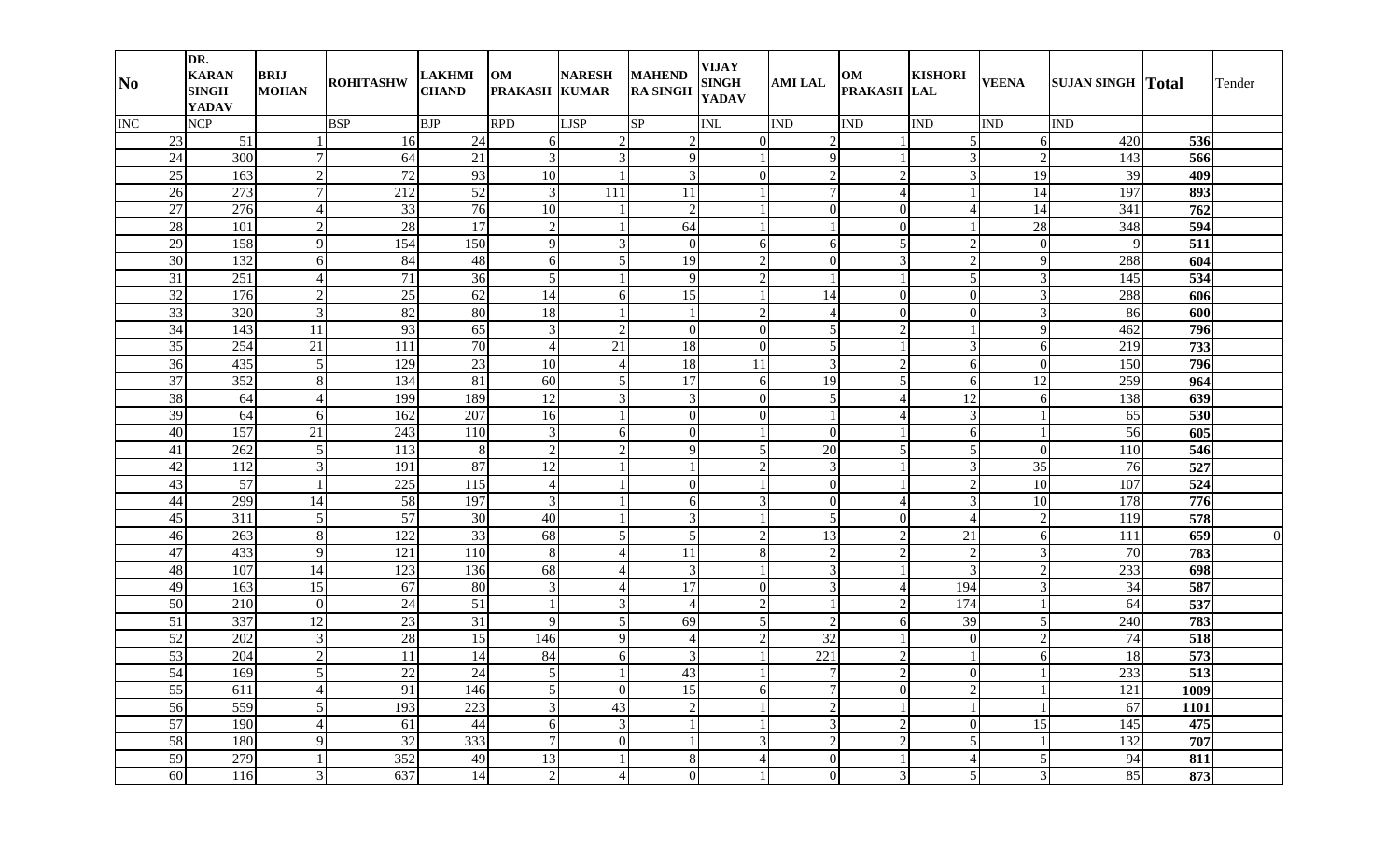| N <sub>0</sub>        | DR.<br><b>KARAN</b><br><b>SINGH</b><br><b>YADAV</b> | <b>BRIJ</b><br><b>MOHAN</b> | <b>ROHITASHW</b> | <b>LAKHMI</b><br><b>CHAND</b> | OM<br><b>PRAKASH KUMAR</b> | <b>NARESH</b>    | <b>MAHEND</b><br><b>RA SINGH</b> | <b>VIJAY</b><br><b>SINGH</b><br><b>YADAV</b> | <b>AMI LAL</b> | OM<br>PRAKASH LAL | <b>KISHORI</b> | <b>VEENA</b>   | <b>SUJAN SINGH Total</b> |      | Tender |
|-----------------------|-----------------------------------------------------|-----------------------------|------------------|-------------------------------|----------------------------|------------------|----------------------------------|----------------------------------------------|----------------|-------------------|----------------|----------------|--------------------------|------|--------|
| <b>INC</b>            | <b>NCP</b>                                          |                             | <b>BSP</b>       | <b>BJP</b>                    | <b>RPD</b>                 | <b>LJSP</b>      | <b>SP</b>                        | <b>INL</b>                                   | <b>IND</b>     | <b>IND</b>        | <b>IND</b>     | <b>IND</b>     | <b>IND</b>               |      |        |
| 61                    | 296                                                 | 3                           | 147              | 100                           | 9                          |                  | 13                               | 11                                           | $\overline{2}$ | $\overline{2}$    | 61             | 3              | 43                       | 636  |        |
| 62                    | 216                                                 | 6                           | 83               | 89                            | 3                          |                  | <sup>11</sup>                    | 24                                           | 14             | $\overline{2}$    |                |                | 19                       | 473  |        |
| 63                    | 215                                                 | $\overline{2}$              | 199              | 83                            | 5                          | $\overline{0}$   | 5                                | 13                                           | $\Omega$       | $\mathbf{3}$      |                | $\overline{2}$ | 28                       | 556  |        |
| 64                    | 194                                                 | 8                           | 67               | 259                           | 5                          | $\mathbf{2}$     | 19                               | $\mathfrak{S}$                               | $\overline{4}$ |                   | $\Omega$       | 6              | 145                      | 715  |        |
| 65                    | 210                                                 |                             | 47               | 356                           | 6                          | 4                | 21                               | $\overline{2}$                               | $\Omega$       | $\overline{3}$    |                | $\overline{2}$ | 148                      | 801  |        |
| 66                    | 259                                                 | 3                           | 65               | 56                            | $\overline{7}$             | $\overline{3}$   | 10                               | $\mathbf{0}$                                 | 4              | $\overline{2}$    | $\mathcal{L}$  | $\overline{2}$ | 42                       | 456  |        |
| 67                    | 306                                                 | 5                           | 10               | 40                            | $\overline{2}$             | $\overline{0}$   | 2                                | 27                                           | 4              | $\theta$          | $\Omega$       |                | 73                       | 470  |        |
| 68                    | 225                                                 | 8                           | 66               | 51                            | $\Omega$                   | $\theta$         |                                  |                                              | 21             | $\overline{2}$    |                | $\overline{0}$ | 114                      | 493  |        |
| 69                    | 505                                                 | 10                          | 100              | 73                            | 13                         | 16               | 9                                | $\overline{2}$                               | 8              |                   |                |                | 50                       | 799  |        |
| 70                    | 440                                                 | $\overline{2}$              | 14               | 12                            | $\,8\,$                    | $\boldsymbol{0}$ | 11                               | 2                                            | 4              |                   | $\Omega$       | $\overline{2}$ | 127                      | 623  |        |
| 71                    | 406                                                 | 3                           | 9                | 20                            | 11                         | $\overline{2}$   | 4                                | $\Omega$                                     | $\Omega$       | $\Omega$          | $\Omega$       | $\overline{0}$ | 59                       | 514  |        |
| 72                    | 281                                                 | 7                           | 73               | 37                            | 8                          | $\overline{4}$   | 20                               | 290                                          | 8              | $\overline{2}$    | 3              |                | 27                       | 761  |        |
| 73                    | 199                                                 | 9                           | 60               | 142                           | 28                         | 3                | $\mathfrak{D}$                   | 6                                            | $\Omega$       |                   |                | 30             | 43                       | 524  |        |
| 74                    | 253                                                 | 7                           | 97               | 79                            | 16                         | 4                | 8                                | $\overline{2}$                               | 5              | $\theta$          |                | 21             | 186                      | 682  |        |
| 75                    | 209                                                 | 7                           | 78               | 114                           | 6                          | 6                | 6                                | $\overline{3}$                               | 17             | $\Omega$          |                | 5 <sup>1</sup> | 148                      | 600  |        |
| 76                    | 396                                                 |                             | 46               | 121                           | 3                          | $\overline{0}$   |                                  |                                              | $\overline{2}$ | $\Omega$          | $\Omega$       | 5              | 50                       | 626  |        |
| 77                    | 409                                                 |                             | 24               | 80                            | 14                         | $\overline{2}$   |                                  | 2                                            | $\overline{2}$ | 3                 | $\Omega$       |                | 132                      | 677  |        |
| 78                    | 599                                                 | 12                          | 38               | 87                            | 3                          | 4                |                                  |                                              | $\Omega$       | $\overline{2}$    | $\Omega$       |                | 77                       | 828  |        |
| 79                    | 377                                                 | 6                           | 307              | 46                            | 3                          |                  | $\mathfrak{H}$                   | $\Omega$                                     | 8              |                   | $\mathcal{E}$  | $\overline{0}$ | 56                       | 813  |        |
| 80                    | 241                                                 |                             | 69               | 85                            | 17                         | $\overline{0}$   |                                  |                                              | 7              | $\Omega$          | $\gamma$       | $\Delta$       | 220                      | 648  |        |
| 81                    | 385                                                 | 8                           | 88               | 66                            | 36                         |                  | 10                               |                                              | $\overline{4}$ | $\overline{4}$    | $\mathcal{F}$  | 12             | 57                       | 675  |        |
| 82                    | 378                                                 |                             | 20               | $\overline{31}$               | $\overline{2}$             | 3                |                                  | $\overline{12}$                              | $\Omega$       | $\overline{3}$    | $\Omega$       |                | 284                      | 739  |        |
| 83                    | 407                                                 | 6                           | 5                | 44                            |                            | $\overline{0}$   | $\mathfrak{D}$                   | $\overline{0}$                               | $\Omega$       |                   |                |                | 208                      | 676  |        |
| 84                    | 291                                                 |                             | 142              | 59                            |                            | $\overline{0}$   | $\mathfrak{D}$                   | $\overline{2}$                               | $\Omega$       |                   |                | $\overline{0}$ | 122                      | 625  |        |
| 85                    | 54                                                  | 520                         | 115              | 108                           |                            | $\overline{c}$   |                                  | $\overline{0}$                               | $\Omega$       | 2                 |                | $\tau$         |                          | 820  |        |
| 86                    | 257                                                 | 25                          | 42               | 318                           | 3                          | $\overline{0}$   | 16                               | $\boldsymbol{\vartriangle}$                  | $\Omega$       | $\theta$          | $\Omega$       | $\overline{3}$ | 142                      | 810  |        |
| 87                    | 436                                                 | 12                          | 284              | 243                           | 5                          | $\overline{2}$   | 2                                | 5                                            | $\overline{5}$ | $\overline{2}$    |                | $\overline{2}$ | 130                      | 1132 |        |
| 88                    | 374                                                 | 16                          | 33               | 48                            | 21                         | $\overline{2}$   | $\Omega$                         | $\Omega$                                     |                |                   | 5              | 9              | 156                      | 666  |        |
| 89                    | 125                                                 | 55                          | 20               | 76                            | 8                          | $\overline{4}$   |                                  | $\overline{0}$                               |                | $\overline{0}$    | 3              | 12             | 175                      | 480  |        |
| 90                    | 86                                                  | 61                          | 133              | 63                            | 5                          | 3                |                                  |                                              | $\overline{2}$ | $\theta$          |                | 13             | 165                      | 540  |        |
| 91                    | 116                                                 | $\overline{7}$              | 56               | 41                            | 6                          | $\overline{c}$   |                                  | $\boldsymbol{0}$                             | $\mathfrak{H}$ | 5 <sub>l</sub>    | 6              | 8              | 457                      | 710  |        |
| $\Omega$<br><u>ντ</u> | 295                                                 | 9                           | 175              | 54                            | $\overline{2}$             | $\mathbf{I}$     |                                  | 14                                           | $27\,$         | $\overline{2}$    |                | $\overline{8}$ | 128                      | 723  |        |
| 93                    | 190                                                 | 21                          | 115              | 71                            | 6                          |                  | $\overline{0}$                   |                                              | $\overline{9}$ | $\overline{2}$    | $\overline{3}$ | $\overline{2}$ | 118                      | 539  |        |
| 94                    | 259                                                 | 18                          | 42               | 76                            | $\overline{2}$             | $\overline{3}$   | $\overline{0}$                   |                                              | 4              | 12                | $\overline{5}$ | 13             | 280                      | 715  |        |
| 95                    | 198                                                 | 50                          | 46               | 63                            | 3                          | $\overline{0}$   | $\overline{0}$                   | $\mathbf{0}$                                 |                | $\overline{0}$    | $\overline{0}$ | $\overline{4}$ | 239                      | 604  |        |
| 96                    | 380                                                 | 6                           | 26               | $7\phantom{.0}$               |                            | $\overline{0}$   | $\overline{0}$                   | $\overline{2}$                               |                | $\overline{0}$    |                | $\mathbf{0}$   | 46                       | 470  |        |
| 97                    | 366                                                 | $\overline{4}$              | 71               | 63                            | 4                          |                  | 8                                |                                              | $6 \mid$       | $\mathbf{0}$      |                |                | 184                      | 710  |        |
| 98                    | 238                                                 | 5                           | 11               | 65                            | $\overline{3}$             |                  | 10                               | $\boldsymbol{0}$                             | $\overline{3}$ | $\mathbf{0}$      | $\overline{0}$ | $\overline{2}$ | 349                      | 687  |        |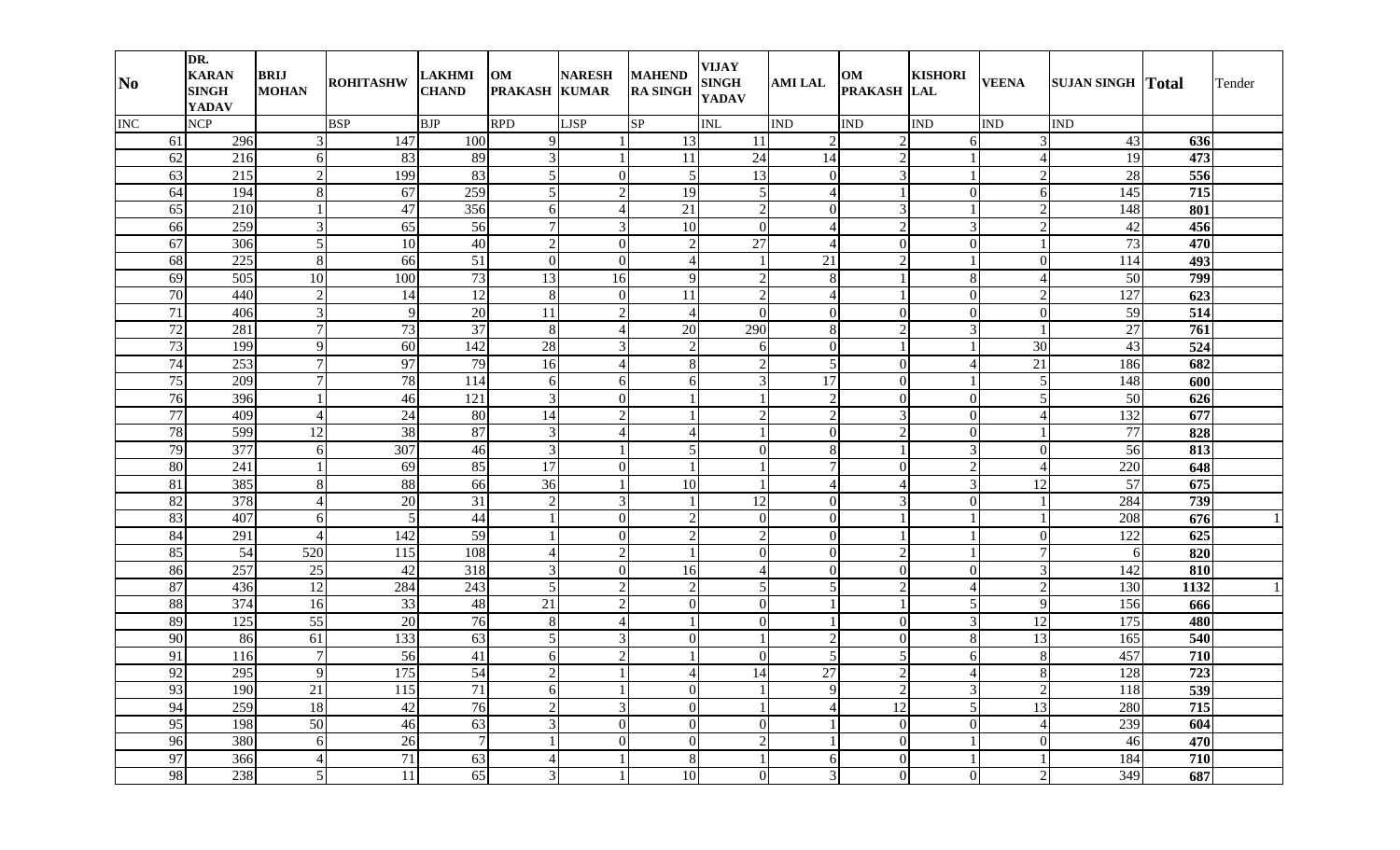| $\overline{\text{No}}$ | DR.<br><b>KARAN</b><br><b>SINGH</b><br><b>YADAV</b> | <b>BRIJ</b><br><b>MOHAN</b> | <b>ROHITASHW</b> | <b>LAKHMI</b><br><b>CHAND</b> | OM<br><b>PRAKASH KUMAR</b> | <b>NARESH</b>           | <b>MAHEND</b><br><b>RA SINGH</b> | <b>VIJAY</b><br><b>SINGH</b><br><b>YADAV</b> | <b>AMI LAL</b> | OM<br>PRAKASH LAL | <b>KISHORI</b> | <b>VEENA</b>    | <b>SUJAN SINGH Total</b> |      | Tender |
|------------------------|-----------------------------------------------------|-----------------------------|------------------|-------------------------------|----------------------------|-------------------------|----------------------------------|----------------------------------------------|----------------|-------------------|----------------|-----------------|--------------------------|------|--------|
| INC                    | <b>NCP</b>                                          |                             | <b>BSP</b>       | <b>BJP</b>                    | <b>RPD</b>                 | <b>LJSP</b>             | <b>SP</b>                        | <b>INL</b>                                   | <b>IND</b>     | <b>IND</b>        | <b>IND</b>     | <b>IND</b>      | <b>IND</b>               |      |        |
| 99                     | 303                                                 |                             | 65               | 24                            |                            |                         | 7                                | 19                                           | $\mathcal{D}$  |                   | $\Omega$       | $\overline{Q}$  | 207                      | 640  |        |
| 100                    | 454                                                 | 3                           | 127              | 82                            | 5                          | $\overline{0}$          |                                  | 3                                            |                |                   | 61             | $\overline{0}$  | 166                      | 849  |        |
| 101                    | 150                                                 | $\overline{38}$             | 148              | 203                           | 3                          |                         | $\Omega$                         | 5                                            | $\Omega$       | 2                 | $\Omega$       | $\overline{4}$  | 164                      | 718  |        |
| 102                    | 116                                                 | $\overline{0}$              | 3                | 13                            |                            |                         | $\Omega$                         | 15                                           | $\Omega$       | $\Omega$          |                | $\overline{2}$  | 349                      | 501  |        |
| 103                    | 85                                                  | 11                          | 9                | 308                           | 21                         |                         | $\mathfrak{S}$                   | $\overline{2}$                               | $\Omega$       |                   |                | 5 <sup>1</sup>  | 68                       | 517  |        |
| 104                    | 165                                                 | $\overline{2}$              | 29               | 269                           | 13                         | $\overline{0}$          | 14                               | $\overline{2}$                               | $\Omega$       |                   | $\Omega$       | $\tau$          | 29                       | 531  |        |
| 105                    | 404                                                 | 17                          | 67               | 240                           | 3                          | $\overline{2}$          | 30                               |                                              | $\overline{3}$ | $\theta$          | 3              |                 | 58                       | 829  |        |
| 106                    | 250                                                 | 11                          | 83               | 281                           | 13                         | 8                       | 22                               | 30                                           | $\overline{2}$ | $\overline{4}$    |                |                 | 125                      | 834  |        |
| 107                    | 85                                                  |                             | 17               | 594                           | 5                          | $\Omega$                |                                  |                                              | $\Omega$       | $\overline{3}$    |                | 5               | 13                       | 729  |        |
| 108                    | 162                                                 |                             | 53               | 381                           | 17                         | $\Omega$                | $\Omega$                         | $\overline{0}$                               | $\Omega$       | $\Omega$          | $\Omega$       | $\tau$          | 43                       | 667  |        |
| 109                    | 70                                                  |                             | 19               | 39                            |                            |                         | 9                                | $\overline{0}$                               |                |                   | 6              | 215             | 122                      | 488  |        |
| 110                    | 446                                                 | $\overline{0}$              | 36               | 43                            | 39                         | $\overline{0}$          | 3                                | 5                                            | $\Omega$       |                   | $\Omega$       | 2               | $25\,$                   | 600  |        |
| 111                    | 285                                                 | 3                           | 59               | 82                            | 205                        | $\overline{0}$          | 8                                | $\overline{2}$                               | $\overline{2}$ |                   | $\gamma$       |                 | 93                       | 743  |        |
| 112                    | 252                                                 | $\overline{0}$              | 41               | 48                            | 169                        |                         |                                  | 6                                            | 11             | $\theta$          | 3              | $\Delta$        | 137                      | 676  |        |
| 113                    | 373                                                 | 11                          | 82               | 60                            | 83                         | 6                       | 5                                | 13                                           | 4              | $\overline{2}$    | $\Omega$       | $\Delta$        | 89                       | 732  |        |
| 114                    | 288                                                 | 18                          | 119              | 65                            | 86                         | 3                       | $\mathcal{D}$                    |                                              | 3              |                   |                | $\Delta$        | 107                      | 698  |        |
| 115                    | 287                                                 |                             | 49               | 85                            | 10                         | $\overline{2}$          |                                  | 5 <sup>1</sup>                               |                | $\overline{3}$    |                | $\overline{2}$  | 46                       | 499  |        |
| 116                    | 383                                                 | 5                           | 64               | 38                            | 2                          | $\Omega$                | $\mathfrak{H}$                   |                                              | $\Omega$       |                   | $\Omega$       | $\Omega$        | 71                       | 570  |        |
| 117                    | 289                                                 | $\overline{2}$              | $\overline{7}$   | 105                           | 5                          | $\overline{7}$          | 2                                | $\overline{0}$                               | $\Omega$       |                   | $\Omega$       | $\overline{2}$  | 20                       | 440  |        |
| 118                    | 345                                                 |                             | 44               | 37                            | 12                         | $\overline{7}$          | 33                               | 12                                           |                | $\overline{2}$    | $\Omega$       | $\overline{3}$  | 160                      | 657  |        |
| 119                    | 164                                                 | 19                          | 18               | 154                           | 6                          | $\overline{7}$          | 287                              | $\boldsymbol{\vartriangle}$                  | 5 <sub>l</sub> | $\overline{2}$    | $\mathcal{D}$  | $\overline{2}$  | 55                       | 725  |        |
| 120                    | 178                                                 | 5                           | 37               | 181                           | 34                         | 4                       | 12                               | $\overline{0}$                               | 7              | $\overline{4}$    | $\Omega$       | 16              | 182                      | 660  |        |
| 121                    | 356                                                 | 3                           | 26               | 91                            | 11                         | 4                       | 2                                |                                              | $\overline{2}$ |                   | ◠              | 3               | 106                      | 608  |        |
| 122                    | 596                                                 | 8                           | 14               | 55                            | 13                         | $\Omega$                | 3                                | $\Omega$                                     | 61             |                   |                | $\overline{2}$  | 141                      | 840  |        |
| 123                    | 544                                                 | 3                           | 127              | $\overline{35}$               | 26                         | 4                       | 8                                |                                              | $\Omega$       | $\Omega$          |                | $\overline{18}$ | 193                      | 959  |        |
| 124                    | 184                                                 | 9                           | 129              | 42                            | 44                         | $\overline{2}$          |                                  |                                              | $\overline{2}$ | $\overline{4}$    |                | 6               | 54                       | 482  |        |
| 125                    | 344                                                 | 12                          | 102              | $\overline{17}$               | 4                          |                         | ∩                                | $\Omega$                                     | $\overline{2}$ | $\Omega$          | $\Omega$       |                 | 62                       | 545  |        |
| 126                    | 397                                                 | 6                           | 33               | 94                            | 9                          |                         | $\mathcal{D}$                    | $\Omega$                                     | $\Omega$       | $\theta$          | $\Omega$       |                 | 60                       | 603  |        |
| 127                    | 244                                                 |                             | $22\,$           | 35                            | 13                         | $\Omega$                | $\mathcal{D}$                    | 4                                            |                |                   |                | 21              | 203                      | 549  |        |
| 128                    | 193                                                 | 9                           | 24               | 56                            | 5                          | $\Omega$                | 6                                | 4                                            |                | $\Omega$          |                | 7               | 239                      | 545  |        |
| 129                    | 316                                                 |                             | 44               | 105                           | 23                         | Δ                       |                                  | 0                                            | 3              |                   |                | 5 <sup>1</sup>  | 178                      | 694  |        |
| 130                    | 215                                                 | $\mathbf{Q}$                | 35               | 181                           | 16                         | $\Omega$<br>$\mathbf v$ |                                  | л.                                           |                | $\Omega$<br>v     |                | 7 <sup>1</sup>  | 184                      | 653  |        |
| 131                    | 313                                                 | $\boldsymbol{0}$            | 38               | 45                            | 6                          |                         | $\overline{0}$                   | $\overline{2}$                               | 12             |                   | $\overline{0}$ | $\overline{2}$  | 242                      | 662  |        |
| 132                    | 340                                                 | 3                           | 42               | 63                            | $\overline{2}$             | 4                       | 4                                | 5                                            | $\overline{2}$ | $\overline{0}$    |                | 5 <sup>1</sup>  | 83                       | 554  |        |
| 133                    | 308                                                 | 14                          | 63               | 124                           |                            | $7 \,$                  | 5                                | 3                                            | 8              | $\overline{0}$    | $\overline{4}$ | $\overline{3}$  | 265                      | 805  |        |
| 134                    | 616                                                 | 9                           | 105              | 94                            |                            | 5 <sub>l</sub>          |                                  | $\overline{2}$                               | 25             | $\overline{2}$    | $\overline{2}$ | 3               | 146                      | 1011 |        |
| 135                    | 427                                                 | $\boldsymbol{2}$            | 42               | 52                            | 7                          |                         | 5                                |                                              |                | 1                 | $\overline{0}$ |                 | 169                      | 709  |        |
| 136                    | 275                                                 | $\overline{7}$              | 98               | 57                            | 14                         | $\mathfrak{Z}$          |                                  | $\boldsymbol{0}$                             |                | $\mathbf{0}$      | $\overline{0}$ | 3 <sup>l</sup>  | 153                      | 612  |        |